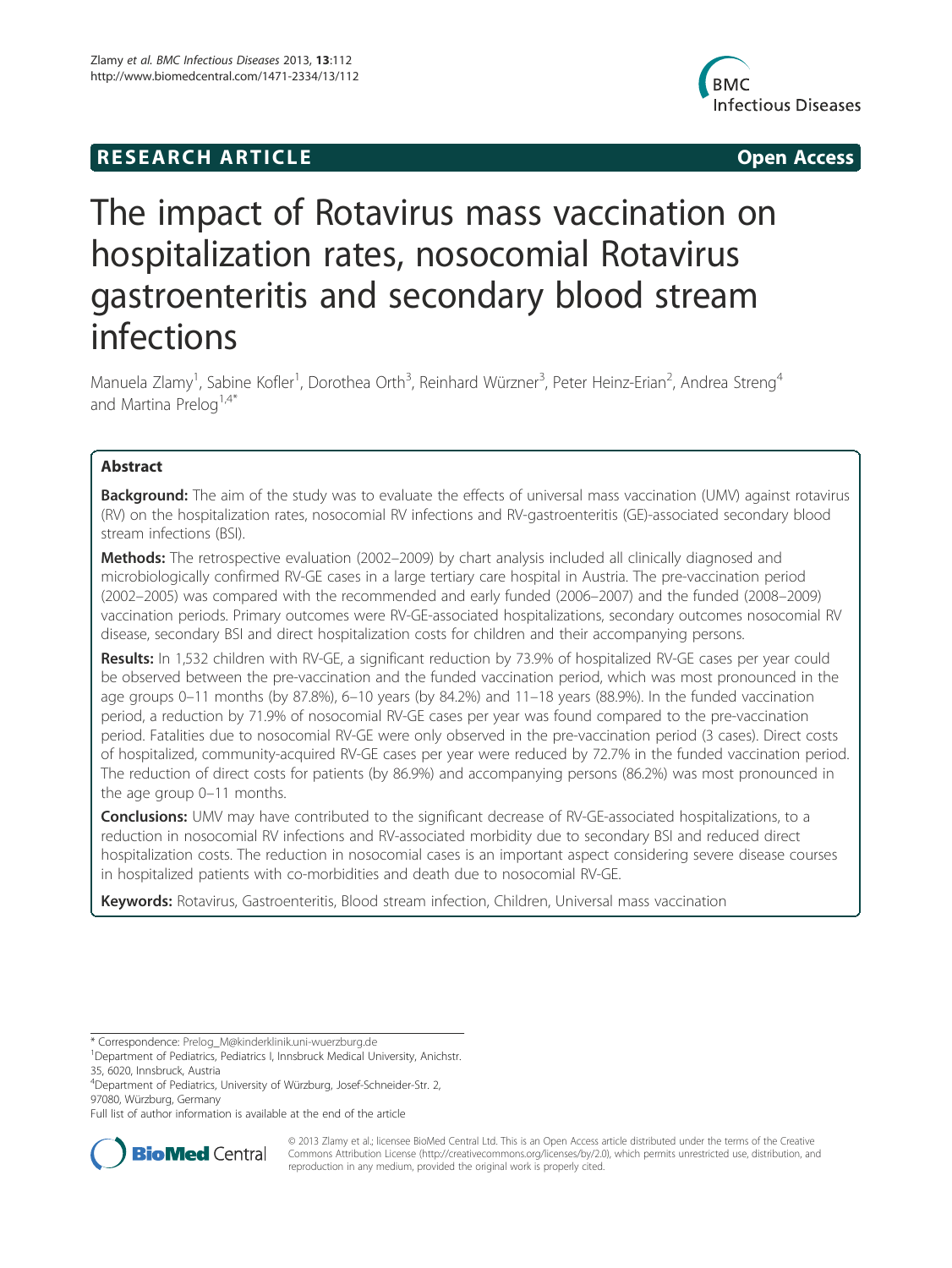# Background

Rotavirus (RV) infections are one of the most frequent causes of gastroenteritis in children worldwide with a major impact on mortality in children <2 years living in developing countries [1-4]. In European countries, mortality attributed to RV infections was estimated to be 1 in 100,000 children  $\langle 5 \rangle$  years for each year [5-7], with a high burden of nosocomial RV gastroenteritis in the pediatric population [8].

In Austria, about 45,000 episodes of acute RV-associated gastroenteritis (RV-GE) account for approximately 1,400 hospital admissions per 100,000 children [2,5]. Austria, prompted by cost calculations [9], was one of the first European countries to recommend vaccination against RV since 2006 and to subsidize an universal mass vaccination (UMV) program in infants aged between 6 weeks and 6 months with Rotateq (Sanofi Pasteur MSD SNC, Lyon, France; market launch September 2006) between July and December 2007 and with Rotarix (GlaxoSmithKline Biologicals, Rixensart, Belgium; market launch May 2006) between January 2008 and December 2009. Both vaccines are directed against the most important serotypes circulating in Austria, G1P (74.0%), G4P (8.0%) and G3P (1.8%) which were found in samples from hospitalized children due to RV-GE in Innsbruck, Tyrol, and Leoben, Styria [10]. A vaccination coverage of 72 to 87% was documented by surveillance data in 2008 [11]. The hospitalized cases in RV-affected children aged between 3 and 20 months decreased from August 2007 until December 2008 by 74% [11]. A further reduction of RV-GE and some effects of herd protection in older children who were not covered by the UMV because of age limitations were described for 2009 [12]. Both commercially available RV vaccines have a similar efficacy and safety profile [1,13] and have been found to be cost-effective depending on different perspectives and modeling assumptions in some European and developing countries [13-17] with a reduction of all-cause diarrhea-related hospitalizations among children <5 years [18-22].

From the patho-physiological view, RV causes an intestinal epithelium dysfunction in the small intestine. RVdamaged enterocytes are more capable for bacterial invasion causing secondary bacterial infections [23,24]. Only few studies exist thus far which focus on secondary blood stream infections (BSI) as one major and lifethreatening complication following RV-GE [24-29].

The retrospective evaluation by chart analysis (2002– 2009) focused on all both clinically diagnosed and microbiologically confirmed RV-GE-associated cases in a large tertiary care children's hospital in Austria. The focus was on RV-GE-associated hospitalizations as the primary outcomes; secondary outcomes were the burdens of nosocomial RV disease and occurrence of secondary BSI as well as direct hospitalization costs for children and their accompanying persons based on the accounts provided by the clearing office of the hospital.

### **Methods**

#### Study design and study population

The retrospective evaluation focused on all cases of RV-GE hospitalized between  $1<sup>st</sup>$  January 2002 and 31 $<sup>st</sup>$ </sup> December 2009 at the Department of Pediatrics, Medical University Innsbruck, a tertiary hospital with additional primary and secondary care functions, covering the area of Tyrol with an average population of 1,277,775 inhabitants between 2002 and 2009. For our analysis, all RV positive stool samples from the Division of Hygiene and Medical Microbiology and the Routine Laboratory of the Department of Pediatrics were matched with the data from the hospital discharge records using the International Classification of Diseases,  $10^{th}$  edition (ICD-10) with search terms "gastroenteritis" (K52.9), "rotavirus" (A08.0), "exsiccosis" (A09) and "blood stream infection" (A41.9) as primary and secondary diagnosis to identify potential RV cases. For inclusion into the study, clinical diagnosis of RV infection had to be confirmed by laboratory results. For included patients a chart review was performed.

#### Subgroups of the study population

Groups were separated into a "pre-vaccination period" (January 2002 to December 2005), a "recommended and early funded vaccination period" (intermediate period) (January 2006 to December 2007) and a "funded vaccination period" (January 2008 to December 2009). For determination of the influence of UMV on the age distribution and the hospitalization rates in children with RV infections, children were separated into 5 different age groups according to epidemiological data: infants aged 0–11 months, toddlers aged 12–23 months, children aged 2–5 years, school children aged 6–10 years and children 11–18 years of age. The reasons for age classification are: Most children acquire their first RV-GE before the age of 5 years [1-7]. Severe RV-GE is largely limited to children aged  $\langle 24 \rangle$  months [1,2]. Vaccinated children aged between 0 and 11 months should have received at least one dose of the vaccine. Toddlers aged between 7 and 24 months are most likely to have been fully vaccinated during UMV [9]. The RV vaccination status could not be collected by chart review. Double-counters and patients admitted more than once due to RV-GE were excluded.

The study was performed according to the principles of the declaration of Helsinki 2008 and the local ethics committee of the Innsbruck Medical University.

#### Data collection and definitions

Clinical data from patients included into the study were collected by chart analysis. Cases were defined as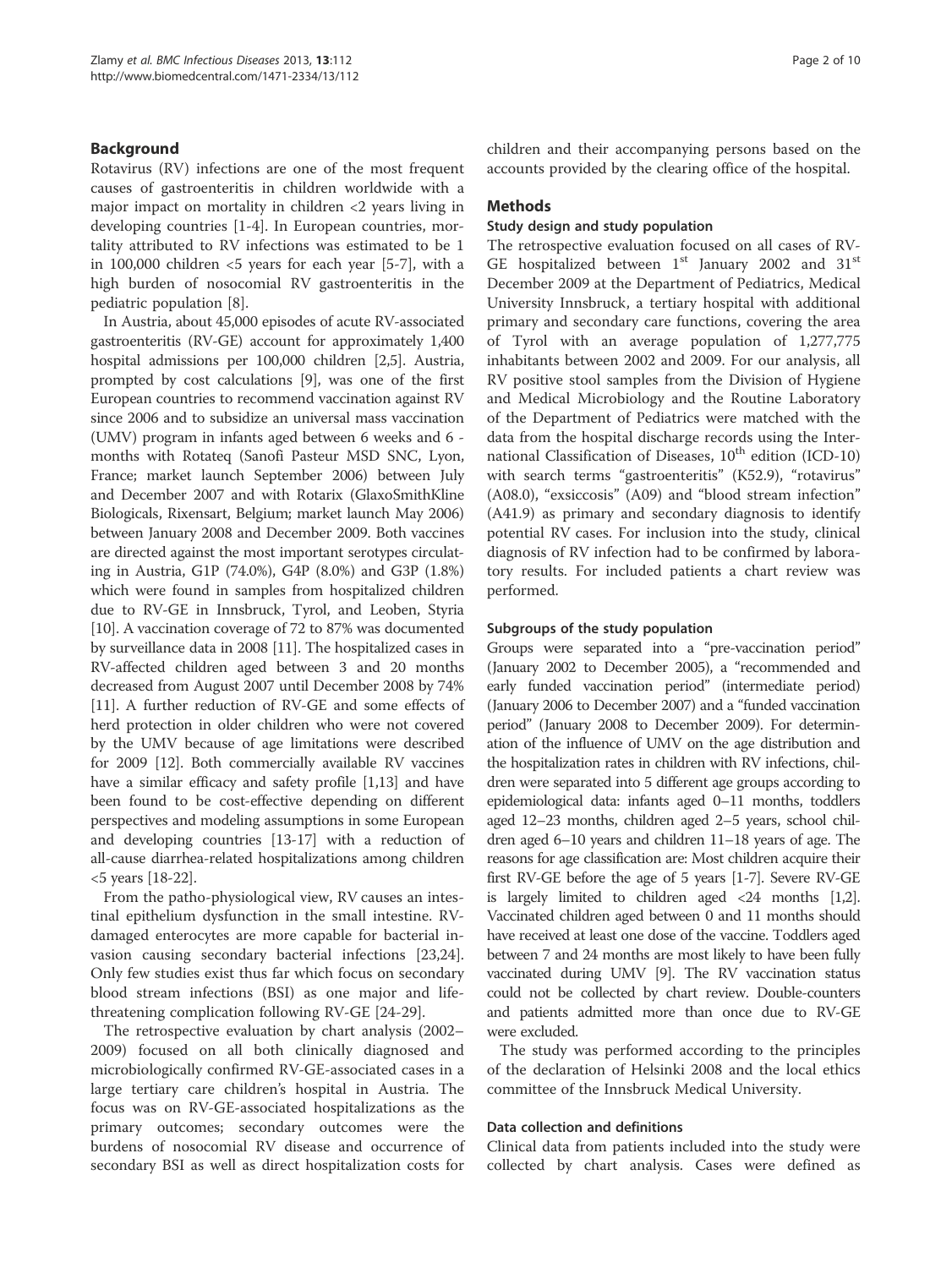nosocomial (hospital-acquired) RV infections if the onset of gastroenteritis-specific symptoms (diarrhea, vomiting) was at least 48 hours after admission to hospital [9] considering an incubation time for RV of 18–36 hours [30] and an admission diagnosis that was not "gastroenteritis". Gastroenteritis was defined by more than 3 loose stools or watery diarrhea within 24 hours [3] with or without vomiting (particularly in older children), fever and dehydration according to signs given in a scoring system for RV GE [31]. The duration of the hospital stay was defined as the time span between the day of admission and the day of discharge. Nosocomial RV-GE cases were excluded from the analysis of hospital stay durations.

A blood stream infection (BSI) was defined as at least one of the following features: first, a blood culture positive for a pathogen; second, a common pathogen of human skin cultured from two or more blood cultures, both drawn on separate occasions; or third, a common pathogen of the human skin cultured from at least one blood culture in association with signs of a systemic inflammatory response syndrome (SIRS). A SIRS was defined by at least two of the following criteria: elevated body temperature >38°C or hypothermia <36°C, tachycardia, tachypnea, leucocytosis, leukopenia or >10% immature neutrophils according to age ranges. A secondary BSI was defined as a BSI following the clinical symptoms of gastroenteritis associated with laboratory confirmed RV infection more than 48 after onset of RV-associated disease. The present study focused exclusively on secondary BSI.

Hygienic regulations for prevention of nosocomial infections on the ward were not changed during 2002 to 2009. All nurses and doctors with direct contact to the RV-infected patient had to wear over-coats and had to follow a three minutes long hand washing program with Bode Sterillium<sup>®</sup> Virugard (Paul Hartmann AG, Telgte, Germany) disinfectant solution after patient contact. RV-positive patients and their accompanying persons were cohorted on the ward in separate rooms with own bath rooms and were prohibited to use any facilities on the ward which may have offered the possibility to get in contact with other patients.

# Laboratory confirmation of RV and other pathogens from stool samples

Between 2002 and 2009, all hospitalized patients with gastroenteritis were screened for RV antigen in their stools. For detection of human RV antigen in stool specimen the Pathfinder Direct Antigen Detection System (Kallestad Laboratories, Inc. Austin, Texas) was used till 2005. The sensitivity and specificity of this test system is 84% and 98%, respectively. After 2005, the CerTestRota Card (Biotec, Zaragoza, Spain), an immunochromatographic test for Rotavirus detection in stool specimen was used for routine

testing. The sensitivity and specificity of this test system is >99% and 98%, respectively. Routinely, stools were also investigated for additional viral pathogens (Norovirus, Adenovirus) via antigen detection and for bacterial pathogens (Salmonella, Yersinia, Shigella, Campylobacter spp. and enterohemorrhagic Escherichia coli) via stool cultures according to standard procedures.

### Identification of pathogens in blood culture

From patients showing at least two signs of SIRS, an average of 4 ml blood was drawn for detection of bloodstream pathogens and inoculated into a BacT/Alert PF Pediatric FAN bottle (BioMérieux, Durham, USA). This procedure did not change over the observation period. The bottles were then loaded into a BacT/Alert 3D automated blood culture system (BioMérieux) for a five day protocol with monitoring of carbon dioxide production within each bottle every 10 min. All bottles marked positive were removed from the instrument, and an aliquot was taken for Gram staining and culture on solid media for subsequent analysis. Pathogen identification was performed according to standardized microbial procedures and by VITEK 2 system (BioMérieux).

# Cost calculations

The direct hospitalization costs for children and their accompanying persons are based on the accounts provided by the clearing office of the "Tiroler Landeskrankenanstalten" (TILAK) holding. For the pre-vaccination period the mean of the costs were 870  $\epsilon$  per patient per day and for the accompanying person 35  $\epsilon$  per day given a proportion of 87.2% accompanying persons in children <6 years (funded vaccination period: 930  $\epsilon$ , 38  $\epsilon$  and 90.8%, respectively). Children ≥6 years of age are usually not accompanied due to the insurance system which does not refund parents' costs for the hospital stay together with their child. Nosocomial infections were excluded from cost calculations because of co-morbidity-associated costs which do not allow an approximation of hospitalization costs. Estimated mean of costs per year for community-acquired RV-GE cases were calculated by multiplication of the mean hospital duration (days) (Table 1), mean number of patients per year per age-group (Table 2), mean of direct costs  $(\epsilon)$  and proportion of accompanying persons in age groups <6 years. Costing procedures have not changed during the study period.

# Calculation of hospitalization rates

The Innsbruck hospital covers approximately 70% of all pediatric RV-GE hospitalizations in Tyrol. estimated hospitalization rates were calculated for the prevaccination, the intermediate and funded vaccination period using the draw area of Tyrol for patients 0– 18 years for the different periods (pre-vaccination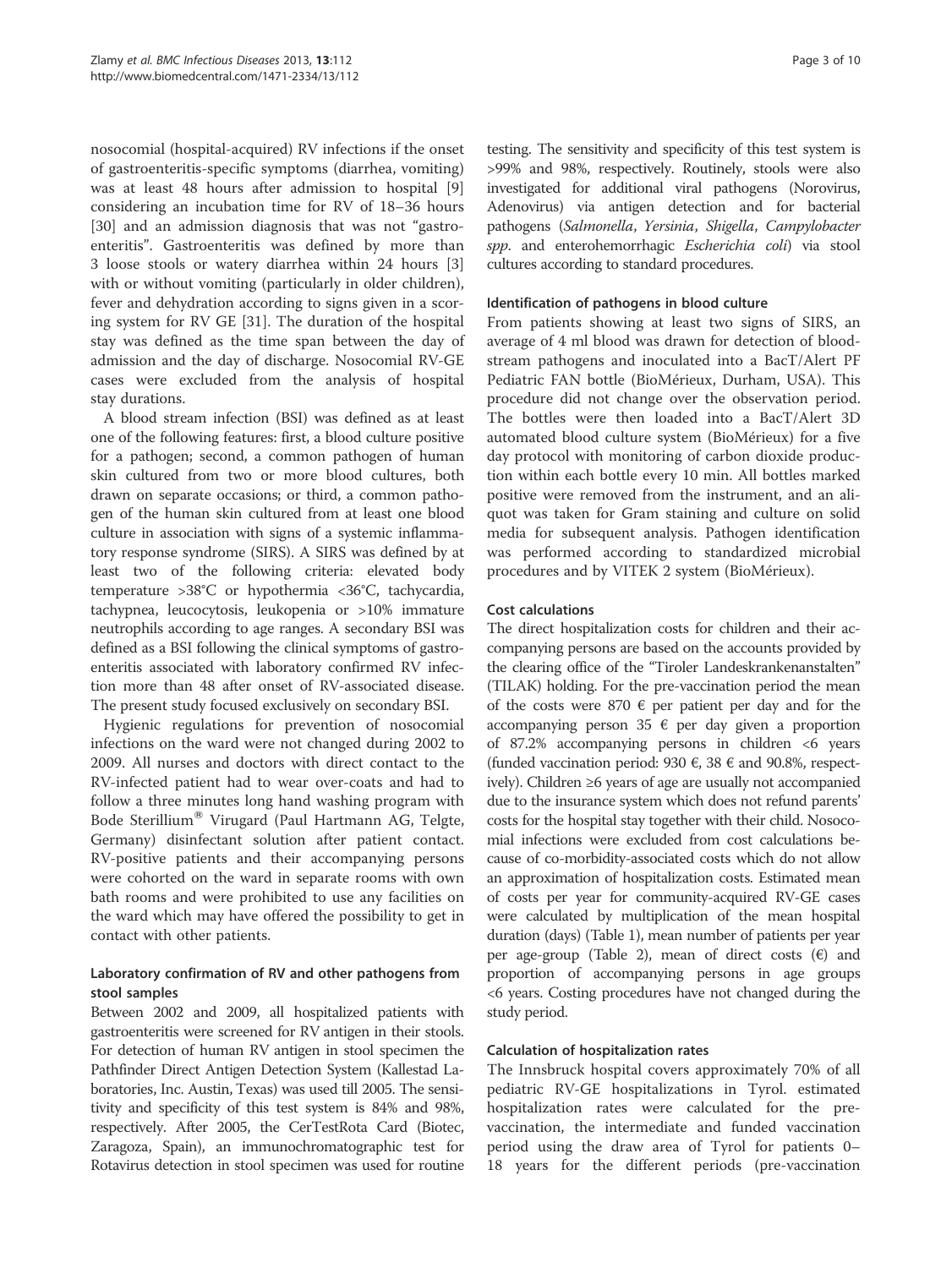| Type of<br><b>RV-GE</b><br>(number) | Mean age<br>(months; range) | Sex<br>(female/male) | Onset of BSI<br>after RV-GE<br>(hours; range) | <b>Underlying</b><br>disease<br>(number) | Pathogens in<br>blood culture<br>(number) | Other pathogens in<br>stool samples<br>(number) | <b>Mean CRP</b><br>(mg/dl; range) |
|-------------------------------------|-----------------------------|----------------------|-----------------------------------------------|------------------------------------------|-------------------------------------------|-------------------------------------------------|-----------------------------------|
| Community-<br>acquired (6)          | $13.9(11-60)$               | 2/4                  | 149 (48-384)                                  | WPW-syndrome (1)                         | Staphylococcus<br>aureus (2)              | Negative (6)                                    | $3.6(0.2 - 17.1)$                 |
|                                     |                             |                      |                                               | Bronchitis (1)                           | Neisseria species (1)                     |                                                 |                                   |
|                                     |                             |                      |                                               | None (4)                                 | Enterobacter<br>species (3)               |                                                 |                                   |
|                                     |                             |                      |                                               |                                          | Klebsiella species (1)                    |                                                 |                                   |
|                                     |                             |                      |                                               |                                          | Pseudomonas<br>aeruginosa (1)             |                                                 |                                   |
| <b>Nosocomial</b><br>(14)           | $15.6(0.2 - 60)$            | 6/8                  | 189 (48-648)                                  | Preterm birth (7)                        | Staphylococcus<br>aureus (10)             | Negative (12)                                   | $9.4(0.3-19.3)$                   |
|                                     |                             |                      |                                               | SOT(2)                                   | Streptococcus<br>pneumoniae (1)           | Clostridium<br>difficile (2)                    |                                   |
|                                     |                             |                      |                                               | ALL $(3)$                                | Enterobacter<br>species (2)               | Adenovirus (1)                                  |                                   |
|                                     |                             |                      |                                               | Gastroschisis (1)                        | Enterococcus                              |                                                 |                                   |
|                                     |                             |                      |                                               | Propionacetemia (1)                      | faecalis (1)                              |                                                 |                                   |

#### Table 1 Clinical and laboratory characteristics of patients with secondary BSI

Abbreviations: Rotavirus-gastroenteritis (RV-GE); Wolff-Parkinson-White-syndrome (WPW); solid organ transplantation (SOT); acute lymphatic leukemia (ALL); C-reactive protein (CRP).

Preterm birth was defined by gestational age <37 weeks. In some patients more than one pathogen was found. There was no significant difference between the community-acquired and nosocomial RV-GE groups.

period: 652,557; intermediate period: 319,825; funded vaccination period: 305,393) [31] as denominator for calculation of incidence rates.

#### Statistical analysis

Statistical analysis was performed with SPSS Version 18.0 (Chicago, IL). Non-parametric Mann-Whitney-U test was used to compare mean hospitalizations per year between the pre-vaccination and the vaccination period. Pearson's Chi-square test was used to analyze difference in dichotome variables. A  $p < 0.05$  was defined statistically significant.

#### Results

#### Effectiveness of RV vaccination

During the study period, a total number of 3,090 RVpositive stool samples were collected. After excluding

double-counters, 2,533 remaining RV-positive cases were matched with the documented ICD-10 discharge codes. A total of 1,001 RV-positive cases were excluded as there was no clinical diagnosis of RV-GE in these patients.

The mean age of the RV-GE afflicted 1,532 patients (809 male, 723 female) was 2.3 years (median 1.4 years; range 3 days–16.5 years) (Table 2). A significant reduction of hospitalized RV-GE cases per year could be observed between the pre-vaccination and the funded vaccination period  $(p < 0.001)$  (Table 2, Figure 1). The absolute number of mean cases per year decreased most strongly in children below 6 years of age (Figure 1). The proportional reduction of hospitalized RV-GE cases per year and age group was most pronounced in the age groups 0–11 months, 6–10 years and 11–18 years (Table 2).

|             |                            | Pre-vaccination period (2002-2005) |                            | Intermediate period (2006-2007) | Funded vaccination period (2008-2009) | <b>Reduction<sup>a</sup></b>   |                            |
|-------------|----------------------------|------------------------------------|----------------------------|---------------------------------|---------------------------------------|--------------------------------|----------------------------|
|             | Numbers of<br>patients (%) | Mean numbers/<br>year (95% CI)     | Numbers of<br>patients (%) | Mean numbers/<br>year (95% CI)  | Numbers of<br>patients (%)            | Mean numbers/<br>year (95% CI) | <b>Decreased</b><br>by (%) |
| $0-11$ mos  | 360 (35.1)                 | 90.0 (80.2-99.8)                   | 13(30.4)                   | 56.5 (44.7-68.3)                | 22(16.4)                              | $11.0(2.7-19.3)$               | 87.8                       |
| $12-23$ mos | 300 (29.2)                 | 75.0 (62.8-87.2)                   | 125 (33.6)                 | $62.5(37.6-87.4)$               | 55 (41.1)                             | $27.5(7.4-47.6)$               | 63.3                       |
| $2-5$ yrs   | 254 (24.8)                 | $63.5(50.8 - 76.2)$                | 110 (29.6)                 | 55.0 (36.5 - 73.5)              | 48 (35.8)                             | 24.0 (11.5 - 36.5)             | 62.2                       |
| $6-10$ yrs  | 76 (7.4)                   | 19.0 (15.1–22.9)                   | 19(5.1)                    | $9.5(8.3 - 10.7)$               | 6(4.5)                                | $3.0(1.6-4.4)$                 | 84.2                       |
| $11-18$ yrs | 36(3.5)                    | $9.0(4.1 - 13.9)$                  | 5(1.3)                     | $2.5(1.8-3.4)$                  | 3(2.2)                                | $1.0(0.8-2.2)$                 | 88.9                       |
| All         | 1026 (100)                 | 256.5 (222.2-290.8)                | 372 (100)                  | 186.0 (119.5 - 252.5)           | 134 (100)                             | $67.0(22.7 - 111.3)$           | 73.9                       |

Abbreviations: mos months, yrs years, CI confidence interval.

<sup>a</sup>Reduction is calculated between mean numbers per year of the pre-vaccination period and the funded vaccination period (decrease in percentage).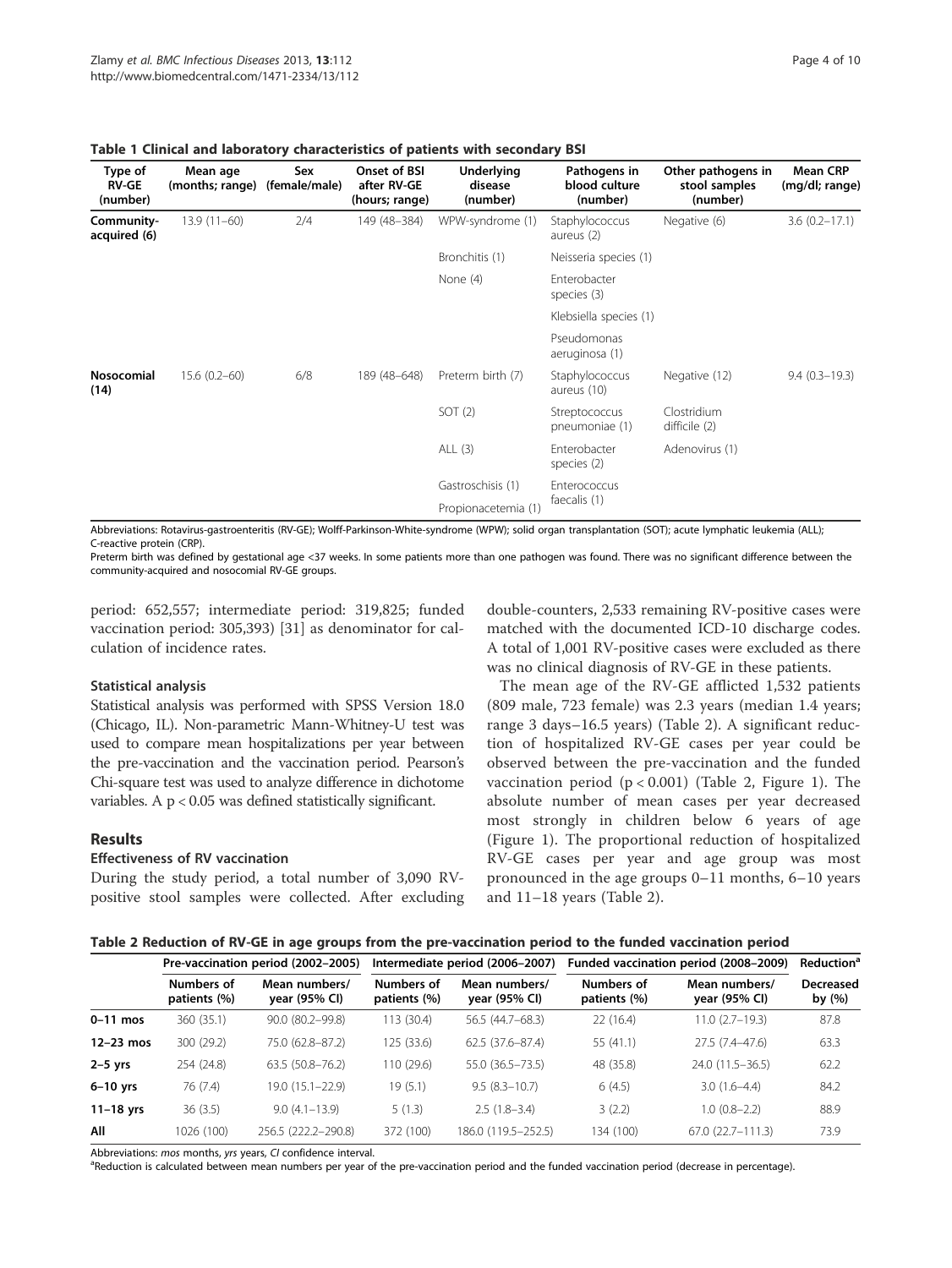

In the funded vaccination period, significantly fewer cases were nosocomial compared to the pre-vaccination period  $(p < 0.001)$  (Table 3). The absolute number of mean nosocomial cases per year decreased most strongly in the age group 0–11 months (Table 3). The proportional reduction was most pronounced in the age groups 0– 11 months, 6–10 years and 11–18 years (Table 3, Figure 2). There was no change in seasonal peaks of RV-GE between the pre-vaccination and the other periods (Figure 3).

In 2003 to 2005, 3 patients died because of nosocomial RV-GE due to deterioration of their underlying diseases and co-morbidity (tetralogy of Fallot; transplantation of the small intestine and secondary BSI with multi-organ failure; Rett-syndrome). No patient died because of RV-GE in the other periods.

Searching for co-infections, in the pre-vaccination period, at least one additional pathogen was detected in the stool samples of 41 (4.0%) out of 1026 patients with confirmed RV-GE (mean 10.3 cases per year; 95% CI 8.4–12.1) and in the stool samples of 13 (9.7%) out of 134 patients (mean 6.5 cases per year; 95% CI 3.7–9.3) in the vaccination period  $(p < 0.01)$ . Overall, the most frequent co-infecting pathogens were adenovirus (36 cases), Salmonella ssp. (26 cases), norovirus (18 cases) and Campylobacter (12 cases).

Secondary BSI after RV-GE occurred in 20 cases (prevaccination period: 14 cases, 1.4% out of 1026 patients; intermediate period: 3 cases, 0.8% out of 372 patients; funded vaccination period: 3 cases, 2.2% out of 134

patients) (Table 1), with 14 cases (70%) found in patients with nosocomial RV-GE. All patients were younger than 6 years with a mean C-reactive protein at the occurrence of BSI specific symptoms of 5.3 mg/dl. The most frequently detected pathogens were Staphylococcus aureus (60.0%), followed by Enterobacteriaceae. RV viremia was reported in one case.

# Hospitalization rates, duration of hospital stay and cost calculations

Hospitalization rates were reduced from an annual mean of 55.3/10,000 person-years in the pre-vaccination period and 11.6/10,000 person-years in the intermediate period to 4.3/10,000 person-years in the funded vaccination period (reduction by 92.2%).

The mean duration of hospital stay for communityacquired RV-GE cases was shorter in the funded vaccination period compared to the pre-vaccination period ( $p <$ 0.01), which was most pronounced in the 6–10 years old children  $(p < 0.01)$  (Table 4). The mean duration of hospital stay for nosocomial RV-GE cases was 8.0 days (95% CI: 7.7–8.4) in the pre-vaccination period, 9.8 days (95% CI: 6.9–12.7) in the intermediate period and 13.3 days (95% CI: 5.8–20.7) in the funded vaccination period.

In the funded vaccination period, total direct costs were reduced by 72.7% compared to the pre-vaccination period  $(p < 0.01)$  (Table 4). The reduction of direct costs for patients and accompanying persons was most pronounced in the age group 0–5 months.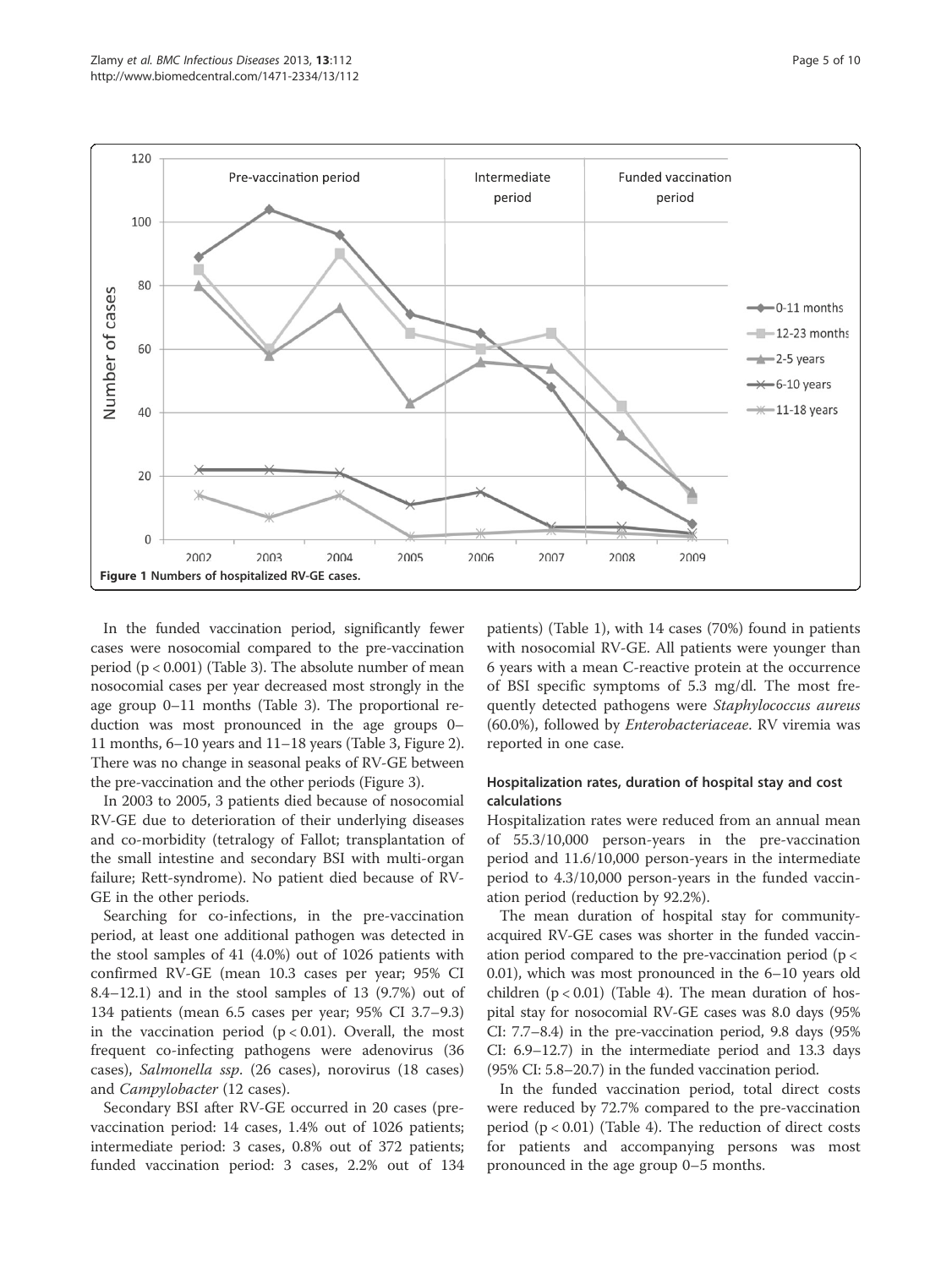Table 3 Reduction of community-acquired and nosocomial RV-GE in age groups

| Age         |                                              | Pre-vaccination period (2002-2005) |                                    |                         |                                              | Intermediate period (2006-2007) |                      |                   |                                       | Funded vaccination period (2008-2009) |                                    |                       | Reduction®                 |           |
|-------------|----------------------------------------------|------------------------------------|------------------------------------|-------------------------|----------------------------------------------|---------------------------------|----------------------|-------------------|---------------------------------------|---------------------------------------|------------------------------------|-----------------------|----------------------------|-----------|
|             | <b>Total numbers</b><br>(% of total numbers) |                                    | Numbers per year<br>(mean; 95% CI) |                         | <b>Total numbers</b><br>(% of total numbers) |                                 | % of pre-vaccination |                   | Total numbers<br>(% of total numbers) |                                       | Numbers per year<br>(mean; 95% CI) |                       | <b>Decreased</b><br>by (%) |           |
|             | CA                                           | <b>NO</b>                          | CA                                 | <b>NO</b>               | CA                                           | <b>NO</b>                       | CA                   | <b>NO</b>         | СA                                    | <b>NO</b>                             | СA                                 | <b>NO</b>             | CA                         | <b>NO</b> |
| $0-11$ mos  | 303 (32.9)                                   | 57 (53.8)                          | 75.8 (67.7-83.8)                   | 14.3<br>$(12.2 - 16.3)$ | 94 (27.9)                                    | 19 (59.4)                       | 47.0 (37.3-56.7)     | $9.5(7.4 - 11.6)$ | 21(16.3)                              | 1(25.0)                               | $10.5(1.5-19.5)$                   | 0.5<br>$(-0.2 - 1.2)$ | 86.1                       | 96.5      |
| $12-23$ mos | 279 (30.4)                                   | 21(19.8)                           | 69.8 (57.8–81.8)                   | $5.3(4.3-6.3)$          | 13(33.5)                                     | 9(28.1)                         | 58.0 (56.6-59.4)     | $4.5(2.4-6.6)$    | 53 (41.1)                             | 2(50.0)                               | $26.5(6.4 - 46.6)$                 | $1.0(0-1)$            | 62.0                       | 81.1      |
| $2-5$ yrs   | 234 (25.4)                                   | 20 (18.9)                          | 58.5 (46.3-70.8)                   | $5.0(3.8-6.2)$          | 106 (31.5)                                   | 4(12.5)                         | 53.0 (51.6-54.4)     | $2.0$ (-0.8-4.8)  | 46 (35.7)                             | (25.0)                                | $23.5(11.7-35.3)$                  | 0.5<br>$(-0.2 - 1.0)$ | 59.8                       | 90.0      |
| $6-10$ yrs  | 71(7.7)                                      | 5(4.7)                             | 17.8 (13.9–21.6)                   | $1.3(0.6-2.0)$          | 19(5.6)                                      | 0                               | $9.5(1.9-17.1)$      | 0                 | 6(4.6)                                | $\mathbf{0}$                          | $3.0(1.6-4.4)$                     | $\circ$               | 83.1                       | 100       |
| $11-18$ yrs | 33(3.6)                                      | 3(2.8)                             | $8.3(3.6 - 12.9)$                  | $0.8(0.5-1.1)$          | 5(1.5)                                       | 0                               | $2.5(1.8-3.2)$       | 0                 | 3(2.3)                                | $\mathbf{0}$                          | $1.5(0.8-2.2)$                     | $\mathbf{0}$          | 81.9                       | 100       |
| All         | 920 (100)                                    | 106 (100)                          | 229.5<br>$(196.7 - 262.3)$         | 26.5<br>$(24.1 - 29.0)$ | 337 (100)                                    | 32 (100)                        | 170.0 (160.7–178.6)  | 16.0 (13.2-18.8)  | 129 (100)                             | 4(100)                                | 64.5 (20.8-108.2)                  | $2.0(0-2.0)$          | 71.9                       | 92.5      |

Abbreviations: mos months, yrs years, CA community-acquired, NO nosocomial, CI confidence interval.

<sup>a</sup>Reduction is calculated between mean numbers per year of the pre-vaccination period and the funded vaccination period (decrease in percentage).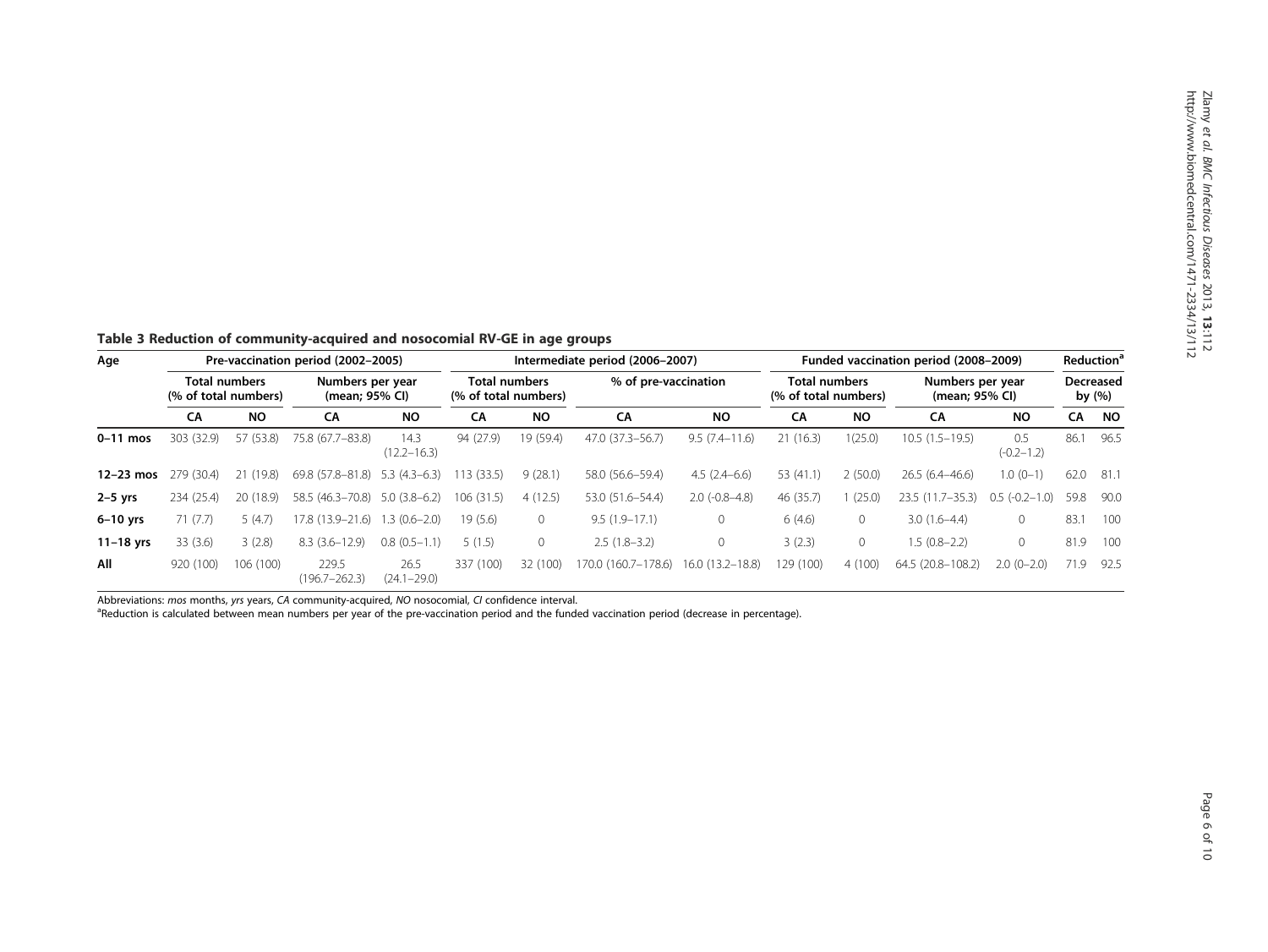

# **Discussion**

The present study clearly demonstrates that UMV not only led to reduction of RV-GE-associated hospitalizations by 73.9%, but also to a pronounced reduction of nosocomial RV infections by 92.5%. The possible indirect effect of UMV on nosocomial RV infections may be an important aspect considering severe disease courses in hospitalized patients with co-morbidities. This was corroborated by the fact that mortality in our pre-vaccination cohort was attributed to deterioration of the underlying disease by nosocomial RV infection. A reduction of nosocomial RV infection was also seen in the US shortly after introduction of RV vaccination [32].

Also, in our study, secondary BSI was, in the majority of cases, linked to nosocomial RV-GE. In infants, RV infection has been described as a cause of pneumatosis intestinalis, hemorrhagic gastroenteritis, necrotizing enterocolitis and secondary BSI with mainly pathogens

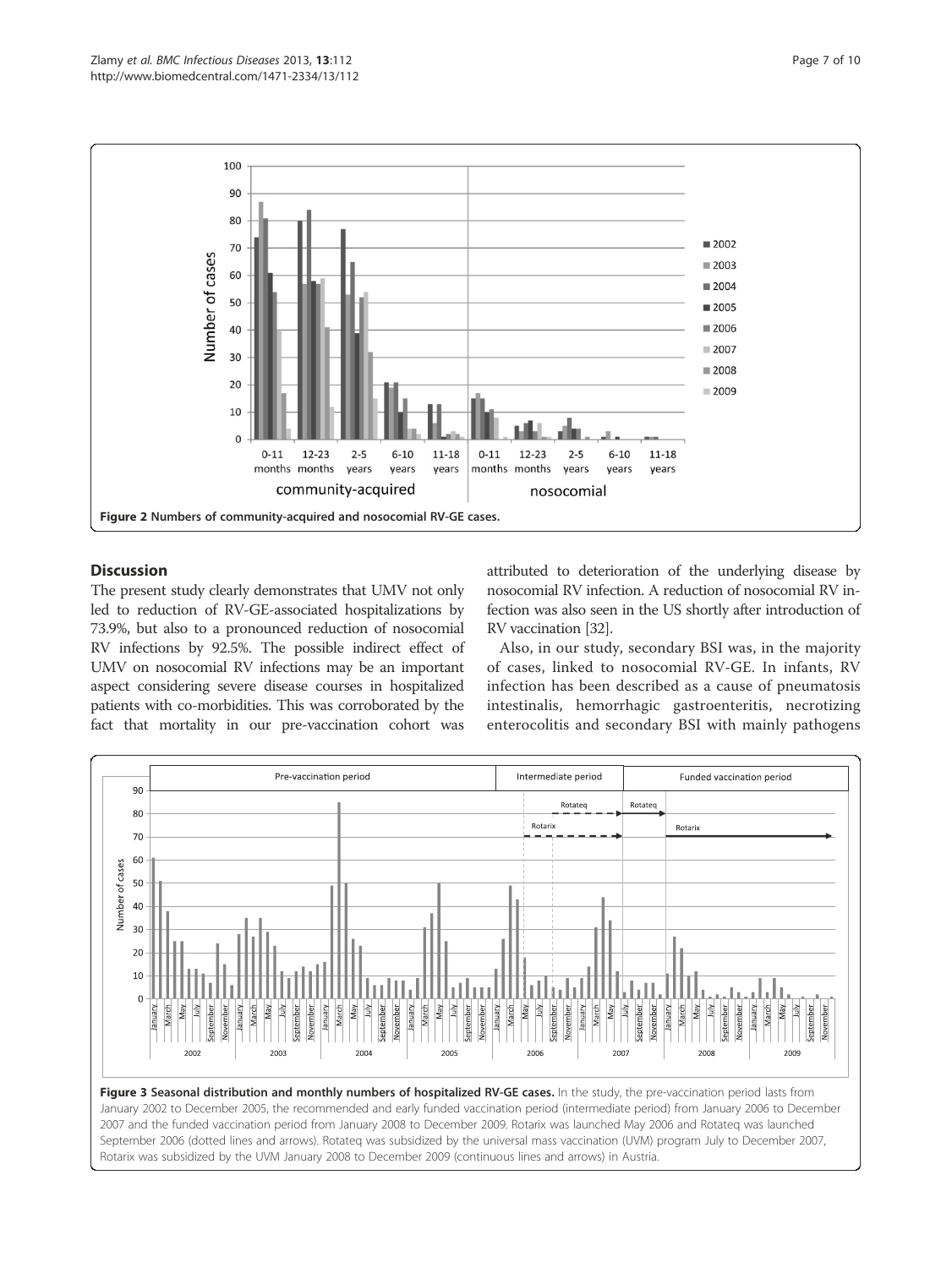| Table 4 Duration and total costs for all community-acquired KV-9E induced hospital stays in the study hospital |                                                                       |                                                                                          |                                                                |                                                                                 |                                                  |                                          |  |  |  |  |
|----------------------------------------------------------------------------------------------------------------|-----------------------------------------------------------------------|------------------------------------------------------------------------------------------|----------------------------------------------------------------|---------------------------------------------------------------------------------|--------------------------------------------------|------------------------------------------|--|--|--|--|
| Age                                                                                                            |                                                                       | Pre-vaccination period (2002-2005)                                                       |                                                                | Funded vaccination period (2008-2009)                                           | <b>Reduction</b>                                 |                                          |  |  |  |  |
|                                                                                                                | <b>Duration of hospital</b><br>stay (days) per year<br>(mean; 95% CI) | <b>Estimated mean of total</b><br>costs per year (for patients/<br>accompanying persons) | Duration of hospital<br>stay (days) per year<br>(mean; 95% CI) | <b>Estimated mean total</b><br>costs per year (patient/<br>accompanying person) | Duration of<br>hospital stay<br>decreased by (%) | Costs per<br>year<br>decreased<br>by (%) |  |  |  |  |
| 0-11 mos                                                                                                       | $3.4(3.1-3.7)$                                                        | 224,216 €/ 7,865 €                                                                       | $3.0(2.3-3.6)$                                                 | 29,295 €/ 1,087 €                                                               | 11.8                                             | 86.9/86.2                                |  |  |  |  |
| $12 - 23$<br>mos                                                                                               | $4.0(3.6-4.3)$                                                        | 242,904 €/ 8,521 €                                                                       | $3.5(3.4-3.5)$                                                 | 86,256 €/ 3,201 €                                                               | 12.5                                             | 64.5/62.4                                |  |  |  |  |
| $2-5$ yrs                                                                                                      | $3.7(3.6 - 3.9)$                                                      | 188,312 €/ 6,608 €                                                                       | $3.5(3.1 - 3.8)$                                               | 76,493 €/ 2,838 €                                                               | 5.4                                              | 59.4/57.1                                |  |  |  |  |

Table 4 Duration and total costs for all community-acquired RV-GE induced hospital stays in the study hospital

Calculation:

12–23 mos

Pre-vaccination group: Estimated mean of total costs per year = annual mean number of patients with community-acquired RV-GE in the respective age group x mean duration of hospital stay x mean cost per patient/accompanying person.

Post-vaccination group: mean of total costs per year = annual mean number of patients with community-acquired RV-GE in the respective age group x mean duration of hospital stay x mean cost per patient/accompanying person.

**6–10 yrs** 4.1 (3.7–4.4) 63,493 €/0 2.5 (1.8–3.2) 6,975 €/0 39.0 -**11–18 yrs** 3.9 (2.8–4.9) 28,162 €/0 3.8 (2.7–4.8) 5,301 €/0 2.6 -All 3.8 (3.5–4.1) 747,087 €/22,994 € 3.3 (2.7–3.8) 204,320 €/ 7,126 € 13.2 72.7/69.0

belonging to the intestinal microflora and the members of the Enterobacteriaceae family [24-29,33,34]. In our cohort, many of the 20 patients with secondary BSI were preterm infants or patients with compromised immune system and showed BSI due to Staphylococcus aureus. These findings allow us to hypothesize that not only intestinal mucosa dysfunction due to RV-GE promotes transition of intestinal bacteria, but that also a fatal combination of severe underlying diseases with dehydration and malnutrition in succession of RV-GE could have made patients more prone for secondary BSI caused also by non-intestinal bacteria. Although both RV vaccines cover the most important serotypes even in Austria [11], so far we are not able to know whether a shift to other RV serotypes will take place in the future causing inefficiency of the vaccine serotypes [35,36] and whether other gastroenteritis pathogens will take over.

The reduction of community-acquired hospitalized RV-GE cases found in our study confirms the data of recently published studies [5,11,12] which showed a significant reduction of RV cases reported by sentinel hospitals in the vaccination period in all age groups. In our study, the age group 0–11 months had the highest benefit of vaccination, highlighting the importance of starting the vaccination as early as possible [12]. A clear reduction in the older individuals indicates the presence of herd protection in the population by reduction of RV transmission [12,37,38]. However, also transmission of the attenuated RV types from vaccinated children to unvaccinated individuals may induce some immunity against RV in the unvaccinated older population [39-41].

In the US, a 50% decrease in RV-positive laboratory tests has been found after recommendation of RV vaccination for routine use in 2006, showing a delay in seasonal onset of the RV season 2007–2008 by 2–4 months [2]. These data are in contrast to our data and previous data from Austria [11] which could not detect a shift of RV-associated hospitalizations to later months. However, the findings of the US study are limited by missing data from the end of the RV season 2007–2008 and by the fact that RV was tested based on the discretion of the physicians and local policies.

In our cohort, we could demonstrate a reduction of mean annual real costs by 72.7% between the prevaccination and the funded vaccination period, although it was not possible to include indirect costs, such as work loss by parents staying with the hospitalized child and supervision of siblings staying at their own. Considering the direct and indirect costs of hospital admissions due to RV-GE, UMV programs have been shown to be costeffective [42] and would lead to a reduction of costs for RV-GE-related hospitalizations/emergency visits by 83% and for medical consultations by 75% [43]. In our study, in the funded vaccination period, hospital stays were about half a day shorter than in the pre-vaccination period which may also be accounted for by milder disease courses [44].

Limitations of our study exist in the fact that only hospitalized cases were counted and that local healthseeking behaviors of the population and hospital-specific guidelines for admission may influence the hospitalization rates [3]. We here reported the results of a single, large, tertiary care center and might have consistently missed mild cases of RV-GE which were treated at home. One disadvantage of a single-center experience also exists for differences in incidence oscillations by seasonal forcing and demographic forcing that may cause different patterns of hospitalizations in different places. Certainly not all RV cases would have been detected and might have been influenced by different detection systems and coding practices. The detection system was changed in 2005 to a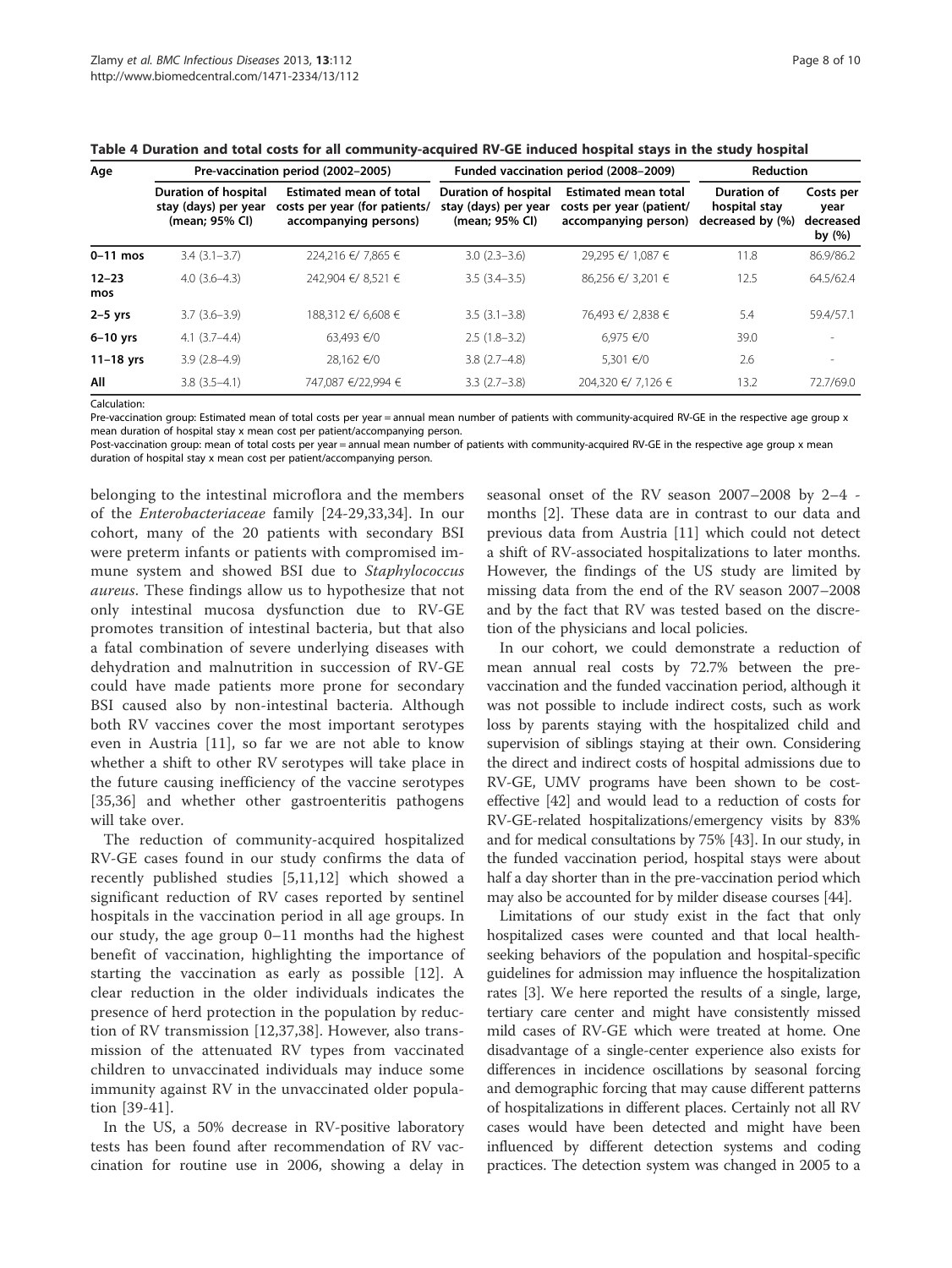more sensitive method but with similar specificity. Additionally, the nature of the disease itself has to be taken into account, as wild-type RV infection does not prevent re-infection, or does not consequently enhance protection against recurrent infection [45-47]. However, the relative risk of re-infection is lower after one RV infection (0.62), two infections (0.4) or three subsequent infections (0.34) [47]. Subsequent infections are often subclinical or mild [47] and will not consequently lead to hospitalization of the children. Milder and asymptomatic cases will be less infectious, both as a result of reduced viral shedding rate and a shorter duration of infection. Thus, vaccination will cause fewer infections by making vaccinated individuals less able to become re-infected, if vaccination elicits the same immunological response as natural infections, and less able to transmit RV to others as predicted by transmission dynamic models [48]. In addition, also the numbers of older children may be underestimated, as most of them will suffer from mild infection without need for hospitalization [11]. Hospitalized re-infections were not assessed in our study, as double-counters were excluded to avoid biasing our results. Interestingly, in our study, 557 patients were double-counters, however, most of them were repeated detections of RV antigen in the stool samples during the same hospital stay or in immunocompromised patients showing a slow clearance from intestinal RV replication [41]. Unfortunately, due to the retrospective character of our study, the vaccination status was not sufficiently documented in the investigated patients, thus, despite being certainly of interest, break-through RV infections could not be assessed. Natural epidemiological oscillations are other factors which might have influenced our results. However, epidemiological studies since 1997 based on a sentinel system showed that fluctuations of RV-GE numbers were always less than the decrease observed since introduction of UMV [5]. An unrecognized change in the prevention of pathogen transmission was excluded in our study, as similar hygienic rules and introduction of nurses, parents and visiting persons were applied during the whole study period, interventions which have been shown to be crucial in reduction of transmission [20].

# Conclusions

In conclusion, UMV against RV may have contributed to the significant decrease of hospitalizations of RV-GE since 2008 [11,12] and, most important, to a reduction of nosocomial RV infections and RV-associated morbidity due to secondary BSI and reduced direct hospitalization costs. The reduction in nosocomial cases is an important aspect considering severe disease courses in hospitalized patients with co-morbidities and death due to nosocomial RV-GE.

#### Competing interests

The authors declare that they have no competing interests.

#### Authors' contributions

MZ performed the data analysis, participated in writing of the manuscript and designed the figures and tables. SK performed the data acquisition and analysis. DO performed the laboratory tests, the data acquisition and participated in interpretation of the data. RW and AS participated in interpretation of the data and revised the manuscript critically for important intellectual content. PHE performed the laboratory tests and participated in interpretation of the data. MP designed and coordinated the study, performed the data analysis and wrote the manuscript. All authors gave final approval of the manuscript.

#### Acknowledgements

The authors thank Mag. Hans-Jörg Schlögl (Abteilungsleiter Patientenservice, clearing office), ö. Landeskrankenhaus-Univ.-Kliniken Innsbruck, Tiroler Landeskrankenanstalten GmbH, Innsbruck, Austria, for making available the data on direct cost calculations.

This publication was funded by the German Research Foundation (DFG) and the University of Wuerzburg in the funding programme Open Access Publishing.

#### Author details

<sup>1</sup>Department of Pediatrics, Pediatrics I, Innsbruck Medical University, Anichstr. 35, 6020, Innsbruck, Austria. <sup>2</sup>Department of Pediatrics, Pediatrics II, Innsbruck Medical University, Anichstr. 35, 6020, Innsbruck, Austria. <sup>3</sup>Department of Hygiene, Microbiology and Social Medicine, Division of Hygiene and Medical Microbiology, Innsbruck Medical University, Fritz-Pregl-Str. 3, 6020, Innsbruck, Austria. <sup>4</sup> Department of Pediatrics, University of Würzburg, Josef-Schneider-Str. 2, 97080, Würzburg, Germany.

#### Received: 5 October 2012 Accepted: 27 February 2013 Published: 1 March 2013

#### References

- 1. Glass RI, Parashar UD, Bresee US, Turcios R, Fischer TK, Widdowson MA, Jiang B, Gentsch JR: Rotavirus vaccines: current prospects and future challenges. Lancet 2006, 368:323–332.
- 2. Anonymus: Rotavirus Surveillance worldwide 2001–2008. Morb Mortal Wkly Rep 2008, 57:1255–1257.
- 3. Forster J, Guarino A, Parez N, Moraga F, Román E, Mory O, Tozzi AE, de Aguileta AL, Wahn U, Graham C, Berner R, Ninan T, Barberousse C, Meyer N, Soriano-Gabarró M, and the Rotavirus Study Group: Hospital-based surveillance to estimate the burden of rotavirus gastroenteritis among European children younger than 5 years of age. Pediatrics 2009, 123: e393–e400.
- 4. Giaquinto C, Van Damme P: Age distribution of paediatric rotavirus gastroenteritis cases in Europe: the REVEAL study. Scand J Infect Dis 2010, 42:142–147.
- 5. Rendi-Wagner P, Kundi M, Mikolasek A, Mutz I, Zwiauer K, Wiedermann U, Vécsei A, Kollaritsch H: Active hospital-based surveillance of rotavirus diarrhea in Austrian children, period 1997 to 2003. Wien Klin Wochenschr 2006, 118:280–285.
- 6. Williams CJ, Lobanov A, Pebody RG: Estimated mortality and hospital admission due to rotavirus infection in the WHO European region. Epidemiol Infect 2009, 137:607–616.
- 7. Tate JE, Burton AH, Boschi-Pinto C, Steele AD, Duque J, Parashar UD: 2008 estimate of worldwide rotavirus-associated mortality in children younger than 5 years before the introduction of universal rotavirus vaccination programmes: a systematic review and meta-analysis. Lancet Infect Dis 2012, 12:136–141.
- 8. Ogilvie I, Khoury H, Goetghebeur MM, El Khoury AC, Giaquinto C: Burden of community-acquired and nosocomial rotavirus gastroenteritis in the pediatric population of Western Europe: a scoping review. BMC Infectious Dis 2012, 12:62.
- 9. Fruhwirth M, Berger K, Ehlken B, Moll-Schuler I, Brosl S, Mutz I: Economic impact of community- and nosocomially acquired rotavirus gastroenteritis in Austria. Pediatr Infect Dis J 2001, 20:184-188.
- 10. Frühwirth M, Brösl S, Ellemunter H, Moll-Schüler I, Rohwedder A, Mutz I: Distribution of rotavirus VP4 genotypes and VP7 serotypes among nonhospitalized and hospitalized patients with gastroenteritis and patients with nosocomially acquired gastroenteritis in Austria. J Clin Microbiol 2000, 38:1804–1806.